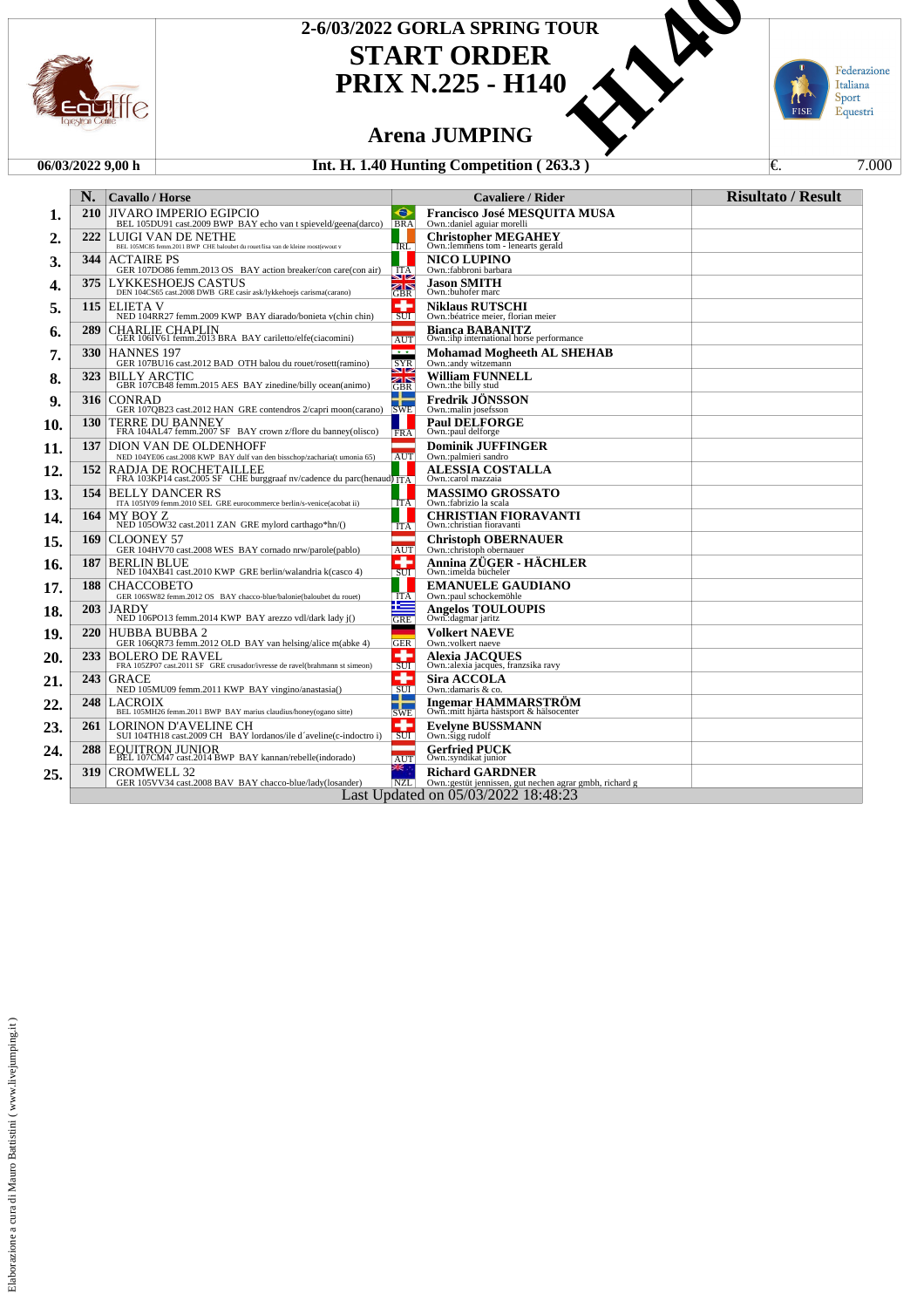

# **START ORDER** 2-6/03/2022 GORLA SPRING TOUR<br>
START ORDER<br>
PRIX N.227 - H135<br>
Arena EQUINOXE<br>
5 Competition Against the clock - Jump Off (238.2.2)

**PRIX N.227 - H135**

### **Arena EQUINOXE**

### **06/03/2022 10,00 h Int. H. 1.35 Competition Against the clock - Jump Off (238.2.2)** €. 3.000

Federazione Italiana<br>Sport<br>Equestri FISE

|     | N.         | <b>Cavallo / Horse</b>                                                                                                                                                                                                  |                                 | <b>Cavaliere / Rider</b>                                                        | <b>Risultato / Result</b> |
|-----|------------|-------------------------------------------------------------------------------------------------------------------------------------------------------------------------------------------------------------------------|---------------------------------|---------------------------------------------------------------------------------|---------------------------|
| 1.  | 539        | <b>STATIS CONTI</b><br>GER 107CF72 stall.2014 HAN BAY stakkato/()                                                                                                                                                       | <b>CZE</b>                      | Nikola BIELIKOVA<br>Own.:staj mustang s.r.o.                                    |                           |
| 2.  | 541        | FAST-CAR IMPERIO EGIPCIO<br>BRA 106SN50 femm.2012 BH CHE/()                                                                                                                                                             | ⊖<br><b>BRA</b>                 | <b>Francisco José MESQUITA MUSA</b><br>Own.: daniel aguiar morelli              |                           |
| 3.  | 470        | DARCO'S DARLING<br>GER 107LP29 femm.2014 HOL BAY /beste deern(cassin 2)                                                                                                                                                 | <b>GER</b>                      | <b>Sönke ALDINGER</b><br>Own.:edith baur                                        |                           |
| 4.  | 543        | <b>COOL OUIDAM</b><br>GER 106UT91 stall.2011 HOL BAY canoso/v-pinie(quidamderevel)                                                                                                                                      | <b>AUT</b>                      | <b>Bianca BABANITZ</b><br>Own.:helmut morbitzer                                 |                           |
| 5.  | 430        | <b>IMPERIUM</b><br>BEL 105BB43 cast.2008 BWP BAY chatman/noscapine van houtheem(codexco)                                                                                                                                | SUI                             | <b>Jeanne PARADIS</b><br>Own.:christine paradis                                 |                           |
| 6.  | <b>393</b> | <b>ELISKO SEMILLY</b><br>FRA 107DJ86 cast.2014 SF GRE nartago/geliska de la see(jalisco b)                                                                                                                              | н<br>FRA                        | <b>Walter LAPERTOT</b><br>Own.:richard levallois                                |                           |
| 7.  | 423        | GALITA O<br>NED 105FC68 femm.2011 KWP BAY verdi/halita(damiro)                                                                                                                                                          | <b>GER</b>                      | Anastasia WETZSTEIN<br>Own.:helmut wetzstein                                    |                           |
| 8.  | 544        | CORONA 5.2<br>GER 106WG45 femm.2014 OLD BAY contendro i/carmen(calypso ii)                                                                                                                                              | 10<br><b>SWE</b>                | <b>Fredrik JONSSON</b><br>Own.:lars ingvarsson, yvonne sterntorp ingvarsson     |                           |
| 9.  | 546        | CLARISSA VAN DE HELLE<br>GER 105WX27 femm.2013 HOL BAY contadoro/zara ix(casall)                                                                                                                                        | 4<br>SUI                        | Elin OTT<br>Own.:albert konrad                                                  |                           |
| 10. | 549        | <b>IDON VERA</b><br>NED 107GO87 cast.2013 KWP BAY/()                                                                                                                                                                    | €∗<br><b>TUR</b>                | Necmi EREN<br>Own.:osman eroglu                                                 |                           |
| 11. | 557        | <b>BRAVEHEART JUMP</b><br>GER 105XW97 stall.2013 OS GRE balou du rouet/wasa i(calido i)                                                                                                                                 |                                 | <b>Harm LAHDE</b><br>Own.: elmgestüt drei eichen gmbh                           |                           |
| 12. | 558        | ONICHA VAN T GELUTT<br>BEL 107NX58 femm.2014 BWB CHE okidoki van t gelutt/chinta van gelutt z(chintan) GBR                                                                                                              | <b>GER</b><br>ØN                | <b>Millie ALLEN</b><br>Own.:karel cox horses                                    |                           |
| 13. | 441        | ATLANTIS PP Z<br>BEL 102VY05 cast.2005 ZANG BAY air jordan z/(corofino i)                                                                                                                                               | <u>sile</u><br>不下<br><b>GBR</b> | <b>Tess CARMICHAEL</b><br>Own.: miss tess carmichael                            |                           |
| 14. | 559        | JAVA<br>NED 106HS39 cast.2014 KWP BAY arezzo vdl/zalza(clinton)                                                                                                                                                         |                                 | MARTA BOTTANELLI<br>Own.:scuderia mb di marta bottanelli                        |                           |
| 15. | 561        | <b>BILLY RASPUTIN</b>                                                                                                                                                                                                   | $\frac{1}{2}$<br>不下<br>GBR      | <b>William FUNNELL</b><br>Own.:the billy stud                                   |                           |
| 16. | 564        | GBR 107CB52 femm.2014 AES BAY billy congo/pikeur calanda(san patrignano cassini)<br><b>BILLY FRANKLIN</b><br><b>SILLY FRANKLIN</b><br>GBR 107BH39 femm.2015 AES GRE cevin z/aretha d ecaussinnes(riesling du monseleGBR | <b>SIZ</b>                      | <b>Genevieve CLARKE</b><br>Own.:chuffy clarke equestrian                        |                           |
| 17. | 566        | <b>OUAIT FOX</b><br>GER 106UR34 cast.2014 HAN CHE quarismo/shaggy(stakkato)                                                                                                                                             | GER                             | <b>Michael VIEHWEG</b><br>Own.:gabriele viehweg                                 |                           |
| 18. | 468        | <b>NAVAROHENS</b><br>BEL 107KY40 cast.2013 BWP CHE i m special de muze/gwendolinhens(codex)                                                                                                                             | $+ +$<br><b>SYR</b>             | Mohamad Mogheeth AL SHEHAB<br>Own.:alshehab sporthorses                         |                           |
| 19. | 569        | EOLE D'ICK<br>FRA 107AV64 cast.2014 BAY very d'ick/orphee d'elle(kannan)                                                                                                                                                | <b>FRA</b>                      | <b>Cyril BOUVARD</b><br>Own.:emma moncorger, jerome charles farrenc             |                           |
| 20. | 570        | DELISA<br>GER 106NN65 femm.2010 HAN BAY drosselklang ii/()                                                                                                                                                              | CZE                             | Eliska HASNEDLOVA<br>Own.:staj mustang s.r.o.                                   |                           |
| 21. | 571        | NEUGSCHWENT'S CASTELLA                                                                                                                                                                                                  |                                 | <b>Dominik JUFFINGER</b>                                                        |                           |
| 22. | 572        | GER 105BQ83 femm.2010 OS GRE cornet's stern/cleopatra(caretano z) AUT<br>ORNAAT V<br>BEL 107NO50 cast.2014 BWB BAY ut majeur de brecey/()                                                                               | <b>AUT</b>                      | Own.:hans trainer<br><b>Gerfried PUCK</b><br>Own.:syndikat ornaat v             |                           |
| 23. | 575        | THE GREY                                                                                                                                                                                                                |                                 | <b>SALVATORE LODATO</b>                                                         |                           |
| 24. | 361        | GER 107QW52 stall.2015 OLD GRE casallco/centhaga(centadel)<br><b>IRON LADY VAN DE KRANENBURG</b><br>BEL 107CM70 femm.2014 SBS BAY thunder vd zuuthoeve/canana van de kranenburg(kann                                    | ITA                             | Own.:ramundo antonio<br><b>Karel COX</b><br>Own.: frank goossens                |                           |
| 25. | 402        | ARDNACASHEL COOVELLA                                                                                                                                                                                                    | BEL<br><b>IRL</b>               | Hannah O'SHEA<br>Own.:hannah o'shea                                             |                           |
| 26. | 412        | IRL 105HF07 femm.2009 ISH CHE luidam/prominence(harlequin du carel)<br>JAGUAR<br>NED 107CV52 cast.2014 KWP BAY arko iii/belona(cornet obolensky) NED                                                                    |                                 | <b>Jochen MUNSTERHUIS</b><br>Own.:b.f.g. munsterhuis, jochen munsterhuis        |                           |
| 27. | 433        | DOLCETTO LHM                                                                                                                                                                                                            | 4,<br>SUI                       | <b>Melissa PICHIERRI</b><br>Own.:frischknecht lisbeth & frischknecht hans-ruedi |                           |
| 28. | 439        | SUI 105IQ31 cast.2008 CH BAY davidoff r v.schlösslihof/tomgar's butterfly()<br>CRACK BALOU<br>GER 105XC66 stall.2012 HAN OTH balou du reventon/chicca blue(chacco-blue)                                                 | ITA                             | <b>EMANUELE GAUDIANO</b><br>Own.: equita kft, gaudiano sporthorses s.r.l.       |                           |
| 29. | 447        | DIOR DU BANNEY<br>FRA 106UM55 femm.2013 SF BAY kannan/flore du banney(olisco)                                                                                                                                           |                                 | <b>Paul DELFORGE</b>                                                            |                           |
| 30. | 451        | <b>HERO</b><br>NED 105NP44 cast.2012 KWP BAY/()                                                                                                                                                                         | I FRAI<br>ы<br>CAN              | Own.:earl elevage du banney<br><b>Jonathan DING</b><br>Own.: peter carcary      |                           |
| 31. | 453        | <b>STACCORDO</b><br>GER 106JB48 cast.2012 BAD BAY stalypso/furista(acord ii)                                                                                                                                            | AUT                             | Alessandra REICH<br>Own.: alessandra reich                                      |                           |
| 32. | 457        | <b>JOYRIDE</b><br>NED 107QL19 femm.2014 KWP BAY el salvador/undine(zichem)                                                                                                                                              | ⊞<br><b>USA</b>                 | Gursobha SINGH<br>Own.:govind s. sandhu                                         |                           |
| 33. | 477        | GRACIA CANTATE<br>NED 105QM56 femm.2011 KWP GRE vdl zirocco blue/cantate(cantos) SUI                                                                                                                                    | ۰                               | <b>Daphne HUHNHOLZ</b><br>Own.:daphne huhnholz                                  |                           |
| 34. | 479        | CARDHU 5<br>GER 103UK06 femm.2003 HAN OTH contendro i/finesse(federweisser)GER                                                                                                                                          |                                 | <b>Cristine LUDÄSCHER</b><br>Own.:ludäscher, cristine                           |                           |
| 35. | 493        | <b>OUINTINUS SN</b><br>SWE 105QL65 cast.2009 SWB GRE quinton/argentina sn(argentinus)                                                                                                                                   | SWE                             | <b>Emil JONSSON</b><br>Own.:jj horse training & coaching/jan jönsson            |                           |
| 36. | 497        | ARNA 'T KRUISVELD<br>BEL 106QZ88 femm.2011 ZAN CHE arko iii/gentl van de sindeweg(indoctro)                                                                                                                             | <b>NOR</b>                      | <b>Marit Haarr SKOLLERUD</b><br>Own.:karel cox horses byba                      |                           |
| 37. | 498        | <b>BREF DES ROQUELINES</b><br>FRA 106BB89 cast.2011 SF BAY mozart des hayettes/toscane d'argouges(quaprice bo SUI                                                                                                       | 4                               | <b>Sira ACCOLA</b><br>Own.: damaris & co.                                       |                           |
| 38. | 499        | <b>SOLEIL D'AVELINE</b><br>SUI 106VJ09 femm.2013 CH BAY/()                                                                                                                                                              | ÷<br>SUI                        | Evelyne BUSSMANN<br>Own.:d'aveline sport- und zuchtpferde ag                    |                           |
| 39. | 500        | <b>AZZARO SEMILLY</b><br>FRA 106XJ98 stall.2010 SF OTH diamant de semilly/azalee de mai ii(muguet du mano BRA                                                                                                           | ⊖                               | Joao Paulo PEREIRA DOS SANTOS<br>Own.:richard levallois                         |                           |
| 40. | 507        | <b>HELCARA</b><br>NED 105VR02 femm.2012 KWP BAY eldorado vd zeshoek/()                                                                                                                                                  | ÷<br>SUI                        | <b>Valentine ESTIER</b><br>Own.:isabelle estier                                 |                           |
| 41. | 519        | EXPERT HH Z<br>BEL 107BS89 cast.2013 ZAN BAY herald van't ruytershof/alexandra hh z()                                                                                                                                   | 4<br>SUI                        | <b>Jasper SEGANTINI</b><br>Own.:giulia segantini                                |                           |
| 42. | 521        | <b>BALOUBET DE SEGUINE</b><br>FRA 106GA84 cast.2011 SF CHE baloubet du rouet/allegrina(argentinus)                                                                                                                      | ÷<br>SUI                        | <b>Laura SCHENKER</b><br>Own.:laura schenker                                    |                           |
| 43. | 410        | ALPHA'M Z<br>BEL 106HU87 cast.2014 ZAN BAY arko iii/dientje m z(douglas)                                                                                                                                                | <b>AUT</b>                      | Benjamin SAURUGG<br>Own.:stutteri alfarvad a/s                                  |                           |
|     |            |                                                                                                                                                                                                                         |                                 | Last Updated on 05/03/2022 18:53:14                                             |                           |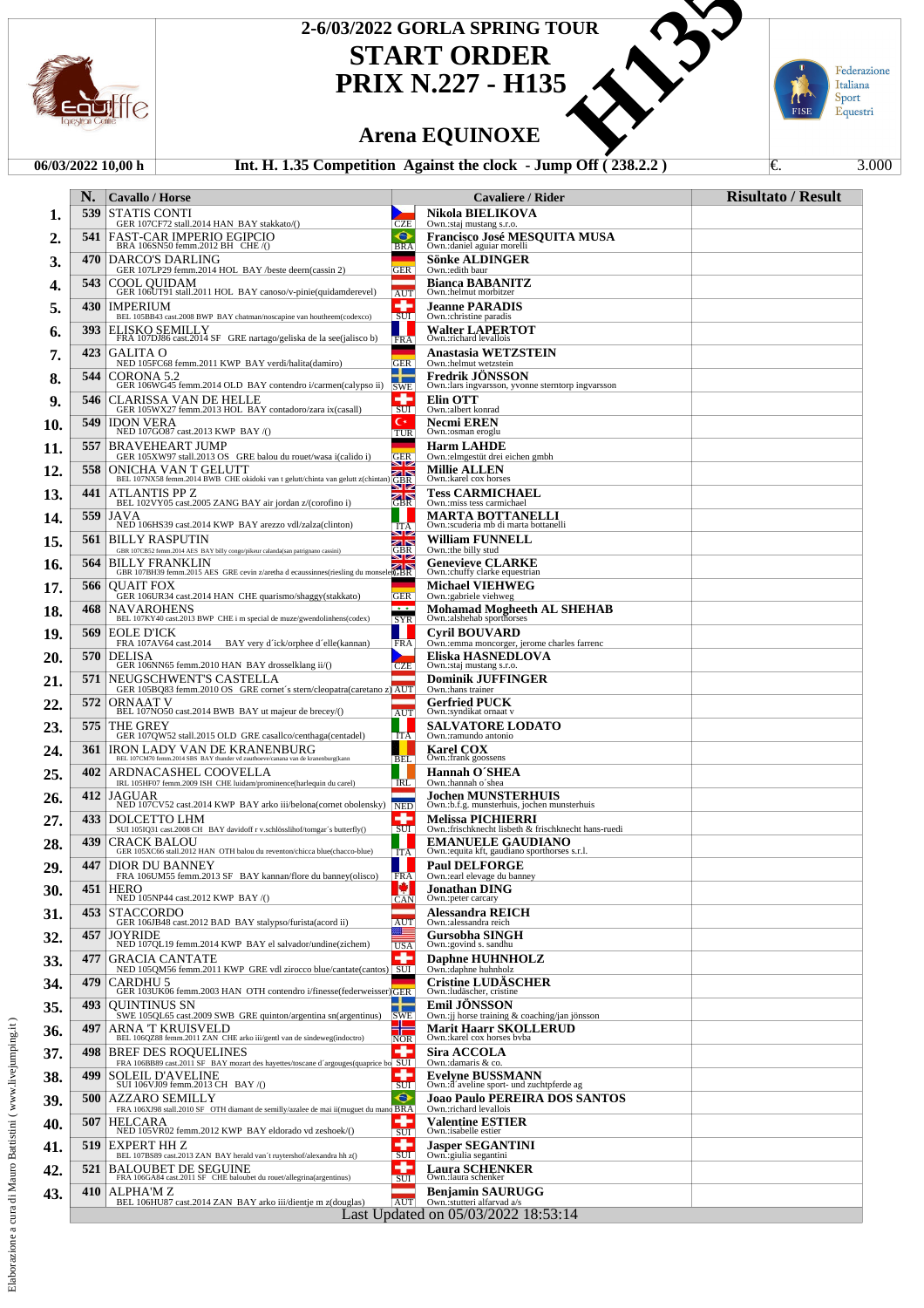

## **START ORDER PRIX N.228 - H125** 2-6/03/2022 GORLA SPRING TOUR<br>
START ORDER<br>
PRIX N.228 - H125<br>
Arena JUMPING<br>
5 Competition Against the clock - Jump Off (238.2.2)

Federazione Italiana

Sport<br>Equestri

FISE

### **Arena JUMPING**

#### **06/03/2022 10,15 h Int. H. 1.25 Competition Against the clock - Jump Off (238.2.2)** €. 1.000

|     | N.  | <b>Cavallo</b> / Horse                                                                                 |                                      | Cavaliere / Rider                                                                   | <b>Risultato / Result</b> |
|-----|-----|--------------------------------------------------------------------------------------------------------|--------------------------------------|-------------------------------------------------------------------------------------|---------------------------|
| ı.  | 450 | CHIQUE PS Z<br>BEL 106HU91 femm.2014 ZAN BAY crowntano z/celebration v't ruytershof(quidam de r        | <b>AUT</b>                           | <b>Benjamin SAURUGG</b><br>Own.:stutteri alfarvad a/s                               |                           |
| 2.  | 573 | ELYSEE DE RIVERLAND<br>FRA 107KF88 femm.2014 SEL SAU nabab de reve                                     | ⊖<br><b>BRA</b>                      | Joao Paulo PEREIRA DOS SANTOS<br>Own.:fiorelli leonardo                             |                           |
| 3.  |     | <b>536   PAC MAN TW</b><br>GER 106IH56 femm.2014 OS BAY cantolar/saitana(santhago)                     | IRL                                  | <b>Christopher MEGAHEY</b><br>Own.:thomas williams                                  |                           |
| 4.  | 413 | CARLO 7<br>GER 104WO18 femm.2010 HAN BAY carlucci/colette(contender)                                   | ۰<br>SUI                             | <b>Laura SCHENKER</b><br>Own.: maison culture immobilienbau ag                      |                           |
| 5.  | 538 | FLORA DU SAULDUBOIS<br>FRA 107OZ20 femm.2015 SF BAY canturo*bois margot/kina du parc(rosire)           | FRA                                  | <b>Jerome NAVET</b><br>Own.: marie francoise leveque                                |                           |
| 6.  | 431 | <b>BALTAZAR DU BUST</b><br>FRA 106BU36 cast.2011 SF CHE arko/jasmine du bust(rosire)                   | <b>ITA</b>                           | <b>FULVIO SANVITO</b><br>Own.:liste rouge                                           |                           |
| 7.  | 440 | AMANDA<br>GEE 104UG89 femm.2009 OLD BAY calindo/fruehlingspilotin()                                    | 92<br><b>URU</b>                     | <b>Martín RODRIGUEZ VANNI</b><br>Own.:soc. agr. riola valley s.s. di stefani franco |                           |
| 8.  |     | <b>553 EDONA DE LANDETTA Z</b><br>BEL 106PY19 femm.2014 ZAN BAY el salvador/g livia(landgraf i)        | ۰<br>SUI                             | <b>Paul ESTERMANN</b><br>Own.:ursula engelberger                                    |                           |
| 9.  | 554 | <b>ESME VON GURBRUE</b><br>SUI 107PK78 femm.2015 CH CHE emerald van 't ruytershof/aroha(c-indoctro ii) | ۰<br>SUI                             | <b>Elian BAUMANN</b><br>Own.: véronique kilchhofer                                  |                           |
| 10. | 574 | <b>GARNET STAR</b><br>NED 107KW60 stall.2011 KWP BAY brainpower/wilma-r(nassau)                        | ITA                                  | <b>GIADA MORETTI</b><br>Own.:moretti giada                                          |                           |
| 11. | 411 | JASHIRA DI MAGICO<br>BEL 106MV45 femm.2009 BWP BLA emerald/up to you 's' van het darohof(capital)      | ۰<br>SUI                             | <b>Jasper SEGANTINI</b><br>Own.:gian carlo segantini                                |                           |
| 12. | 424 | USSAR DES BRUYERES<br>FRA 105GM18 stall.2008 SF BAY canturo/naya du prelet(concorde)                   | FRA                                  | <b>Isabelle ROBIN</b><br>Own.:laurent guillet                                       |                           |
| 13. | 438 | CLARIMO'S BALOU<br>GER 106UD12 cast.2014 HOL GRE clarimo/z-star(baloubet du rouet)                     | <b>NED</b>                           | Astrid VAN LEEUWEN<br>Own.:stal astrid van leeuwen b.v                              |                           |
| 14. | 461 | <b>EDOARDO DU GOLFE</b><br>FRA 107DJ83 cast.2014 SF BAY kannan/princess du golfe(quick star) TTA       |                                      | DOBRINA D'OTTAVI<br>Own.:pierre cimolai                                             |                           |
| 15. | 476 | GALWAYBAY LYDIA<br>IRL 105NM52 femm.2011 HSI BAY askoll peter pan/galway bay lenka(coevers diamond     | <b>FRA</b>                           | <b>Sylvia CAYETTE</b><br>Own.:mme sylvia cayette                                    |                           |
| 16. | 478 | CESENA 2<br>GER 106IV05 femm.2010 HOL CHE casall/pueppchen ii(san patrignano corrado)                  | --<br><b>SWE</b>                     | Sofia LARSSON<br>Own.:alex vanni                                                    |                           |
| 17. | 481 | AMOUR DU ROY<br>FRA 106KC63 cast.2010 SF CHE oh galant sauvage/quo vadis du roy(damoiseau d'or) SUI    | ۰                                    | Adrien BESENCON<br>Own.:adrien besencon                                             |                           |
| 18. | 487 | <b>HAMILTON DB</b><br>NED 106DC96 cast.2012 KWP BAY tornesch 1042/wolanda(karandasj) SUI               |                                      | <b>Giulia BURKHARD</b><br>Own.:giulia burkhard                                      |                           |
| 19. | 467 | VIVALDI DE BEDON<br>FRA 104YP44 stall.2009 SF OTH diamant de semilly/adele muguette (de) holst(coria   | ۰<br> SUI                            | <b>Laura SCHENKER</b><br>Own.: maison culture immobilienbau ag                      |                           |
| 20. | 489 | CHALKIDIKI ED Z<br>BEL 106OI69 femm.2012 ZAN BAY /()                                                   | <b>ROU</b>                           | Mara-Sophia NICOLESCU<br>Own.:mara-sophia nicolescu                                 |                           |
| 21. | 492 | CASSCINI CASOUELET<br>GER 106QM89 stall.2010 HOL BAY /()                                               | ۰<br>SUI                             | <b>Emma CADURISCH</b><br>Own.:emma cadurisch                                        |                           |
| 22. | 419 | UNA DEL CASTEGNO<br>ITA 106XI52 femm.2014 MIP BAY maximo del castegno/charisma(calypso ii)             | $\bullet$<br><b>BRA</b>              | Joao Paulo PEREIRA DOS SANTOS<br>Own.:esposito sofia                                |                           |
| 23. | 490 | ALLY ALFARVAD Z<br>BEL 106WN37 femm.2015 ZAN BAY air jordan/queen alfarvad z(quinar z)                 | <b>AUT</b>                           | <b>Benjamin SAURUGG</b><br>Own.:j.e. jensen alfarvad a/s                            |                           |
| 24. | 504 | GIGANT<br>NED 106LF82 cast.2011 KWP GRE vdl zirocco blue/balerina(contendro ii)                        | GER                                  | Anastasia WETZSTEIN<br>Own.:helmut wetzstein                                        |                           |
| 25. | 510 | <b>BARACUDA</b><br>GER 106QH13 cast.2011 WES CHE baluga/rapsodie(rebel z)                              | <b>AUT</b>                           | Nina KONIG<br>Own.:nina könig                                                       |                           |
| 26. | 511 | LONDON'S KURONIA<br>GER 106SN19 femm.2014 OS BAY london/midnight express(cartoon 21)                   | ۰<br>SUI                             | Jeanne PARADIS<br>Own.:gian battista lutta                                          |                           |
| 27. | 516 | <b>ELASTIC VERT</b><br>SUI 107KT29 cast.2014 CH GRE curtis sitte/jamaika verte(gervantus)   ITA        |                                      | <b>Moreno PICHIERRI</b><br>Own.:rsg-sportpferde                                     |                           |
| 28. | 517 | <b>HANNAH VON DER SOEHR</b><br>GER 107PE41 femm.2015 HOL BAY /()                                       | ۰<br>SUI                             | Georgina LEIMER<br>Own.:corso partner ag                                            |                           |
| 29. | 524 | CAPPUCCINO Z<br>BEL 107ME53 cast.2014 ZAN BAY chellsini z/epril b(vittorio)                            | GER                                  | Sönke ALDINGER<br>Own.:bjb horses                                                   |                           |
| 30. | 528 | CAIPIROSKA<br>106UD04 femm.2012<br>$BAY$ -/-()                                                         | $\frac{1}{\text{FRA}}$<br><b>SIZ</b> | <b>Walter LAPERTOT</b><br>Own.:azienda agr. allevamento montechiaro                 |                           |
| 31. | 531 | CHISINAU W Z<br>BEL 105WD73 stall.2012 ZAN CHE casall/corada(corofino 2)                               | 不下<br><b>GBR</b>                     | <b>Tess CARMICHAEL</b><br>Own.:jennifer carmichael                                  |                           |
| 32. | 449 | ODILLE VLS<br>BEL 106UW25 cast.2014 BWP BAY ultimate de kreisker/()                                    | <b>CZE</b>                           | Nikola BIELIKOVA<br>Own.:radek rouc                                                 |                           |
| 33. | 452 | ALEA MARATHON<br>FRA 105AX53 femm.2010 SF CHE mylord carthago*hn/kolea du chateau(allegreto) BRA       | ⊖                                    | <b>Francisco José MESOUITA MUSA</b><br>Own.:daniel aguiar morelli                   |                           |
| 34. | 454 | <b>ROSEANNE</b><br>GER 106PS16 femm.2013 OS BAY stakkato gold/rosenstolz(landjonker)AUT                |                                      | <b>Bianca BABANITZ</b><br>Own.: maxima schweiger                                    |                           |
| 35. | 522 | <b>SECRET ESCAPE</b><br>GER 107OF30 femm.2011 HAN OTH satisfaction frh/caprice(calido i) SYR           | $\rightarrow$                        | <b>Mohamad Mogheeth AL SHEHAB</b><br>Own.:alshehab sporthorses                      |                           |
| 36. | 512 | <b>ENAROUE DAM</b><br>FRA 107GK60 cast.2014 SF BAY labrador de brekka/paprikadam(richebourg)           | ITA                                  | <b>FULVIO SANVITO</b><br>Own.: alexa hinard dufour                                  |                           |
| 37. | 529 | CHAMPAGNE DU SOLEIL<br>FRA 106NK11 cast.2012 SF BAY balou du rouet/katalina gringa(cacao courcelle)    | $\sim$<br><b>URU</b>                 | <b>Martín RODRÍGUEZ VANNI</b><br>Own.:martín rodríguez vanni                        |                           |
|     |     |                                                                                                        |                                      | Last Updated on 05/03/2022 18:52:47                                                 |                           |